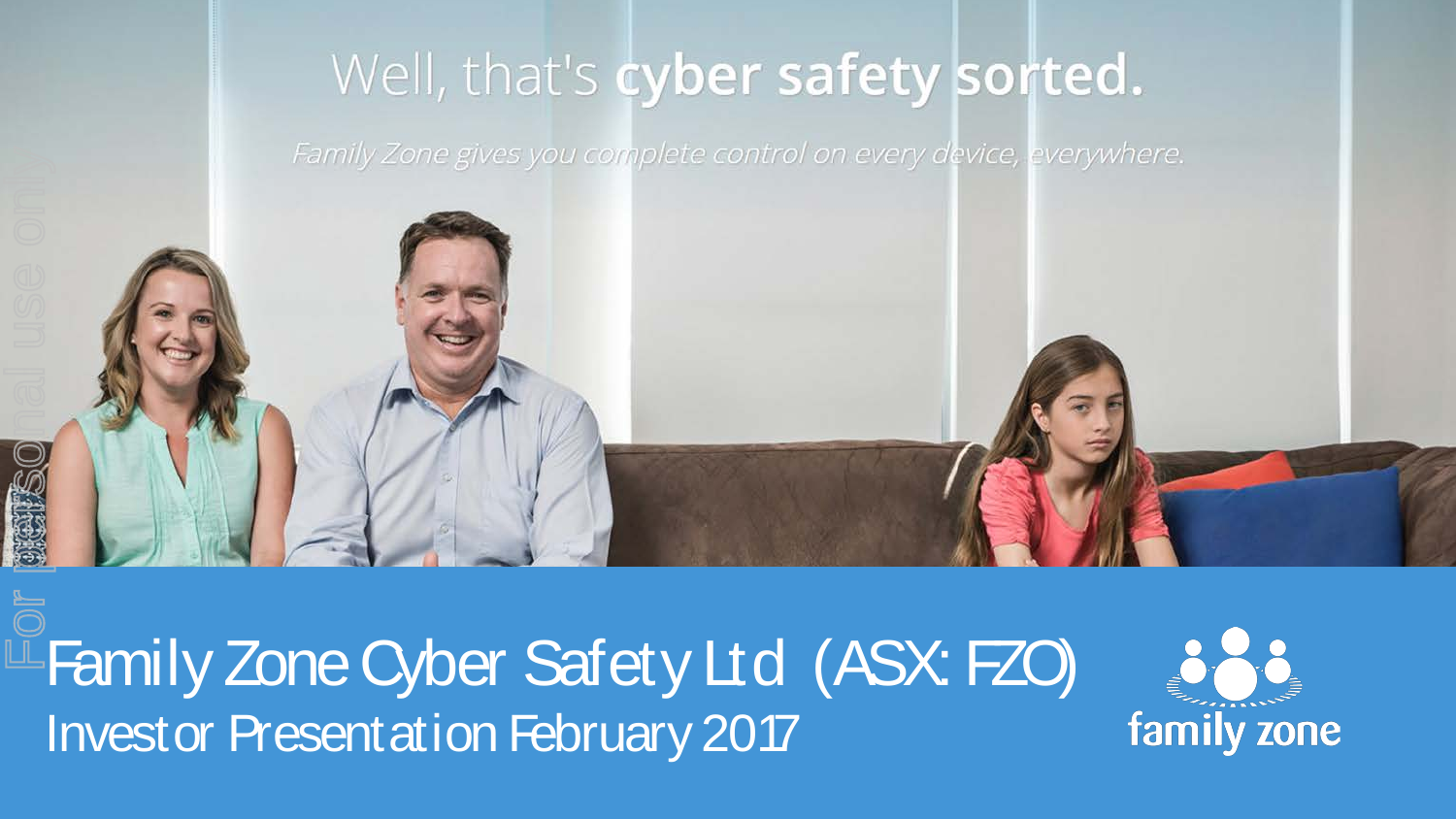## Corporate snapshot



| <b>Capital Structure</b>           |         |
|------------------------------------|---------|
| Share price                        | \$0.23  |
| Shares on issue                    | 45.09M  |
| Market Capitalisation (free float) | \$10.4M |
| Options on issue                   | 25.0M   |
| Escrowed shares                    | 18.72M  |
| Performance shares                 | 31.5M   |
| Cash balance at 31 Dec 2016        | \$2.1M  |

#### Register Snapshot (as at 22 Feb 17)

| Top 20                   | 39.81% |
|--------------------------|--------|
| Richard Armstrong Caldow | 2.15%  |
| Novalane Com Pty Ltd     | 2.90%  |
| Freshie Pty Ltd          | 2.96%  |
| Trigger Assets Pty Ltd   | 3.15%  |
| Timothy Nominees Pty Ltd | 9.09%  |

Share Price Performance Since Listing (ASX: FZO)



#### Experienced Board of Directors









**Phil Warren Non Exec Director** 

**Tim Levy Managing Director** 

**Crispin Swan Executive Director** 

**John Sims Non Exec Chairman**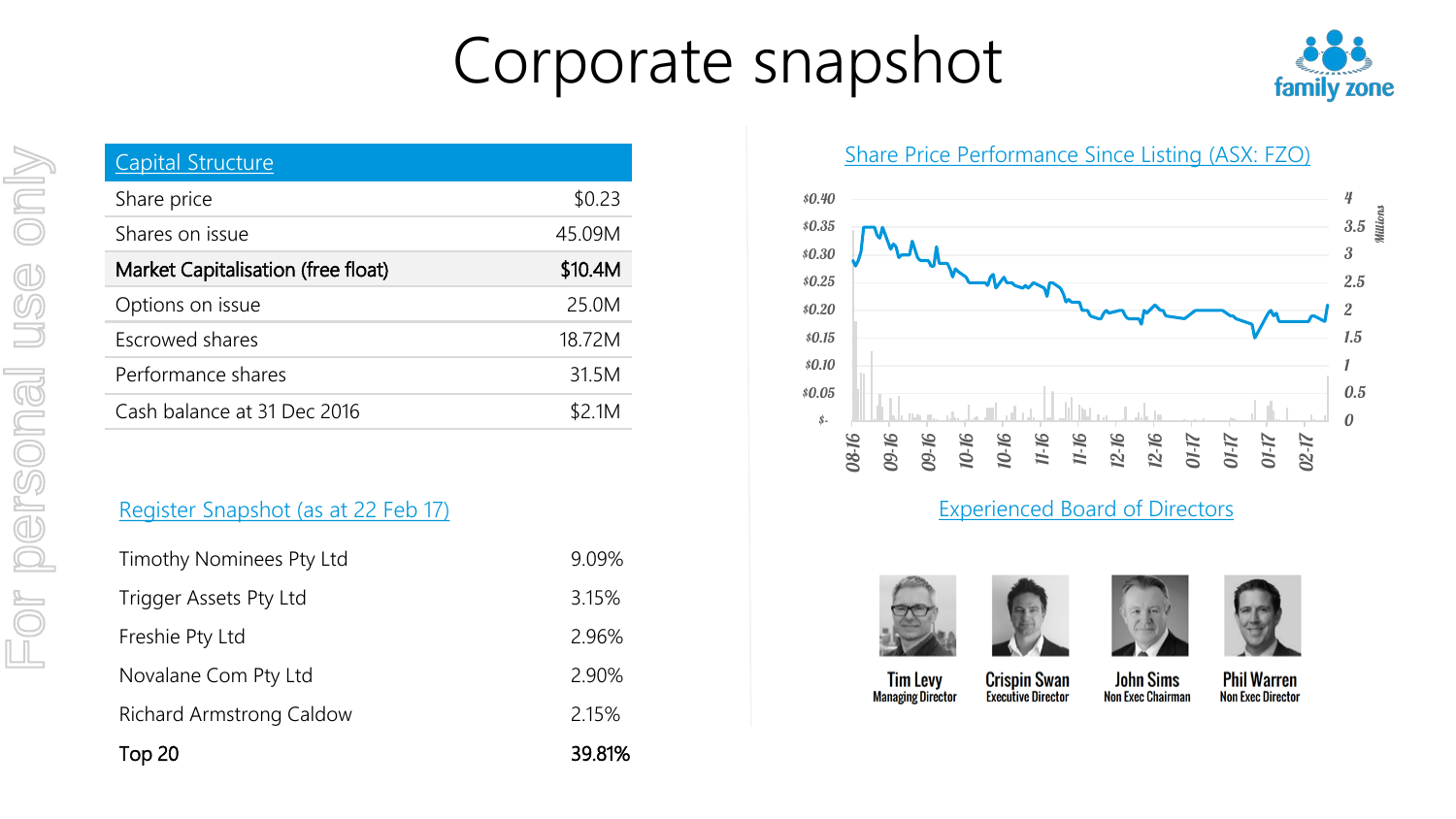## A clear and present danger





Statements and material contained in this Presentation, particularly those regarding possible or assumed future performance or potential growth of the Company, industry growth or other trend projections are, or may be, for Such statements relate to future events and expectations and, as such, involve known and unknown risks and uncertainties. The information contained in this presentation is for informational purposes only and does not const arrange to issue, securities or other financial products. The information contained in this presentation is not investment or financial product advice and is not intended to be used as the basis for making an investment de prepared without taking into account the investment objectives, financial situation or particular needs of any particular person. No representation or warranty, express or implied, is made as to the fairness, accuracy, com information, opinions and conclusions contained in this presentation. To the maximum extent permitted by law none of the Company, its directors, employees or agents, nor any other person accepts any liability, including, w arising out of fault of negligence, for any loss arising from the use of the information contained in this presentation. In particular, no representation or warranty, express or implied is given as to the accuracy, complet achievement or reasonableness or any forecasts, prospects or returns contained in this presentation nor is any obligation assumed to update such information. Such forecasts, prospects or returns are by their nature subject and contingencies. Before making an investment decision, you should consider, with or without the assistance of a financial adviser, whether an investment is appropriate in light of your particular investment needs, object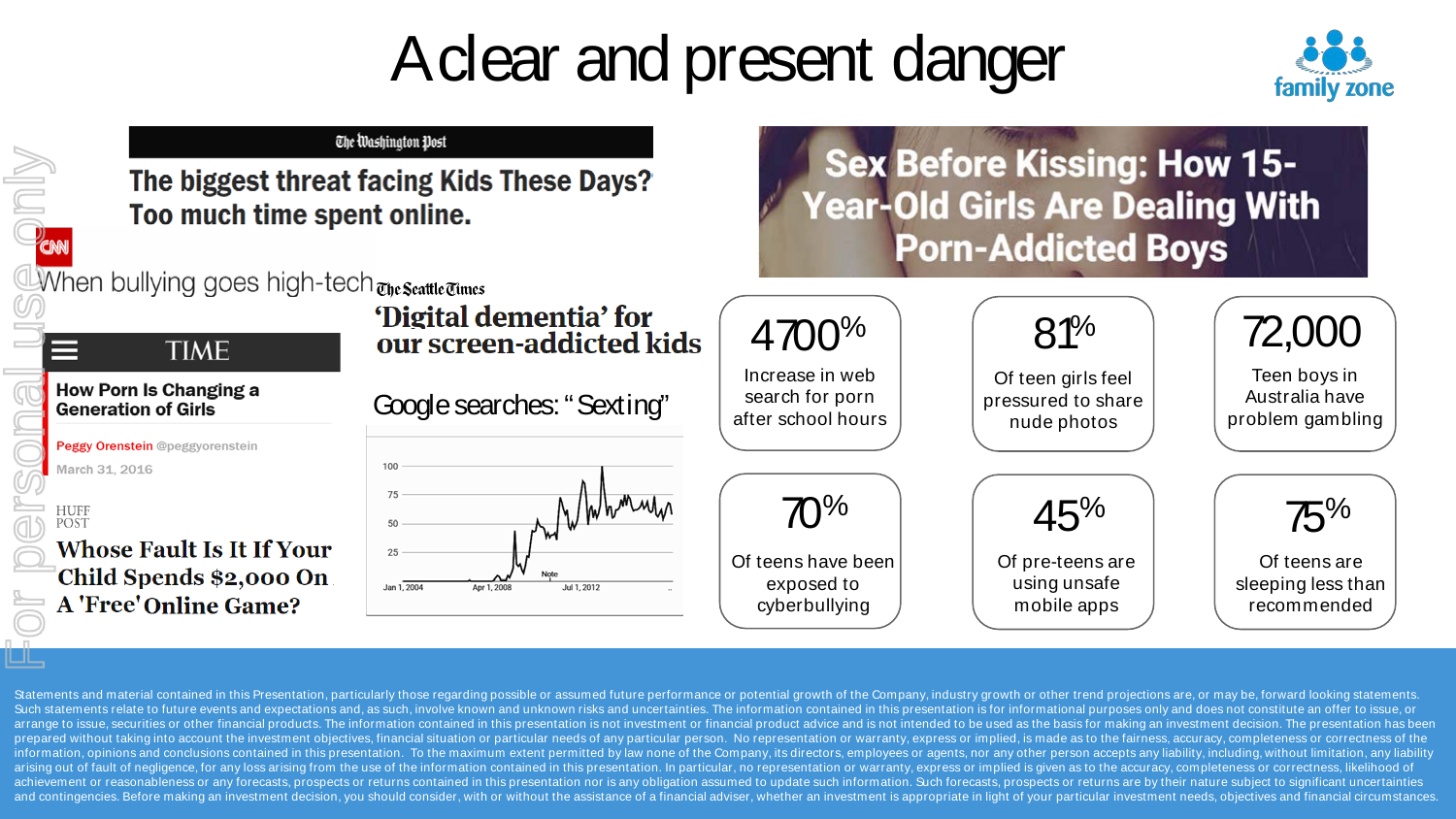## The Family Zone solution



Meeting a growing demand to keep kids safe online and manage digital lifestyles, Family Zone has developed a unique and innovative cloud-based solution which combines Australian innovation with leading global technology. For personal use only

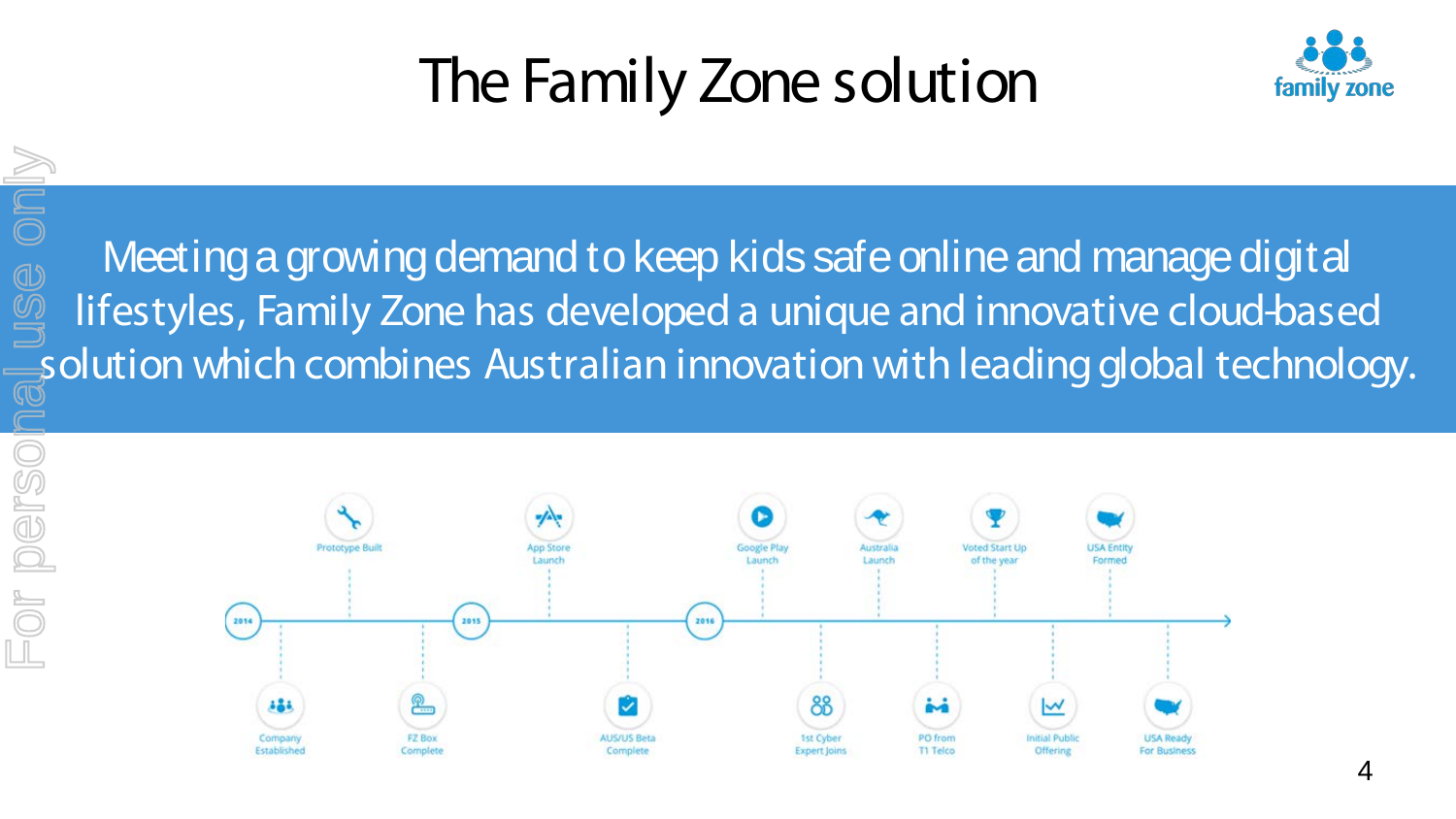## Key industry drivers





- $\vee$  Cyber safety has emerged as *the dominant parenting challenge* today
- $\vee$  Parental control software is a US\$2 billion pa industry, growing at 10+% pa
- $\vee$  Addressable market is US\$100 billion pa (if a universal solution is found)
- Consumers  $\mathcal V$  Cost is not a barrier, but ease of use and trust is critical



- $\vee$  Tech use emerging as *the dominant education challenge* at schools
- $\checkmark$  Strong influence on parental decision making: increasingly mandating parental controls
- **Schools**
- 
- $\vee$  Most school cyber safety solutions are built for business, not education
- $\vee$  Firewall options are expensive and schools need a personal device solution
- $\vee$  Willing to embed parental controls as a value-added service
- ✔ Seek better user experience, increased mobile data use, additional service revenue and stickier customer retention
- $Carriers$   $\boldsymbol{\checkmark}$  Current options are either weak, overly complex or expensive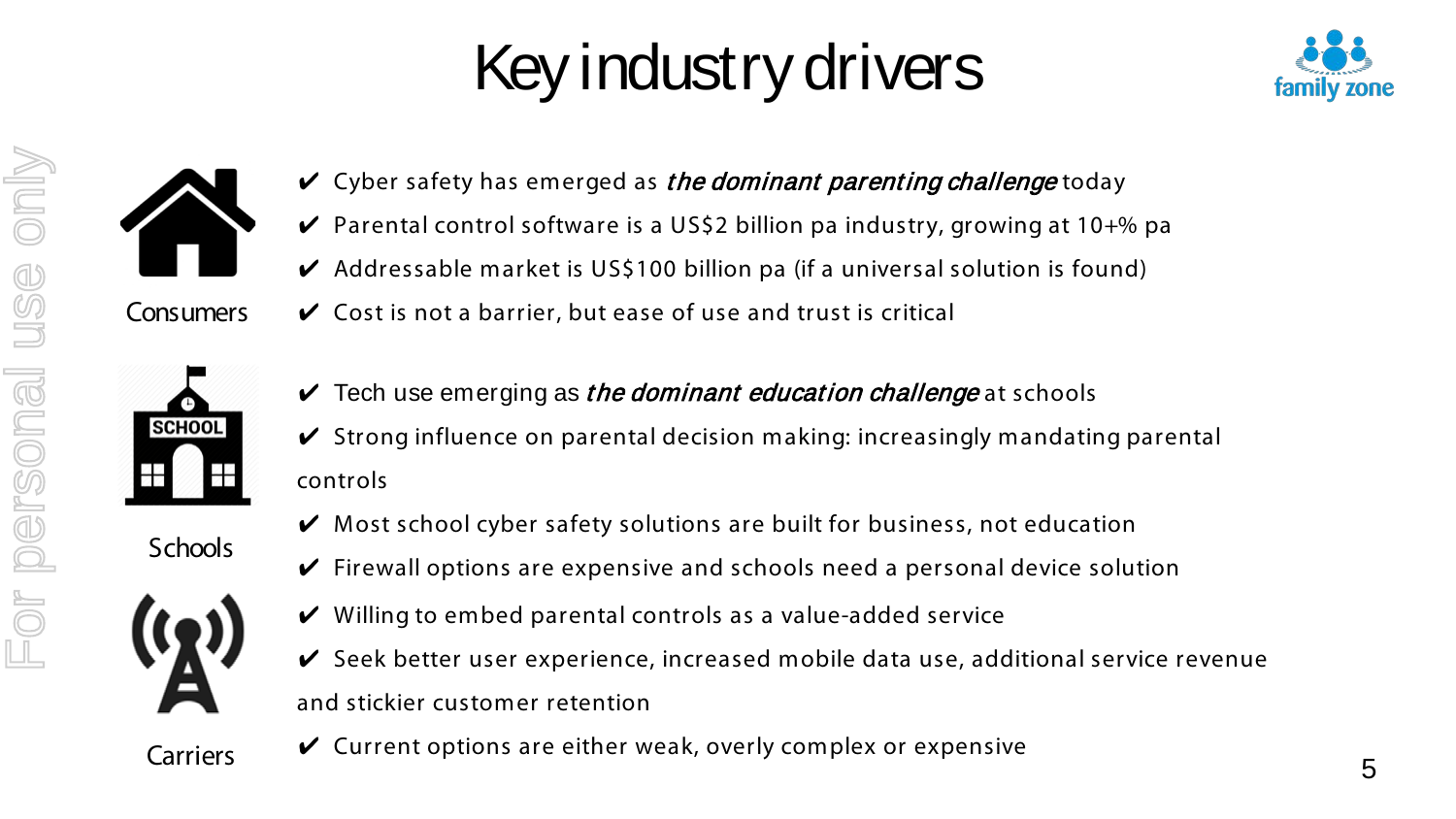# The US opportunity



One of several large addressable markets





only

**12**

- Of teenagers own or use a mobile phone, and nearly all access the internet **89%**
- Of children use the internet multiple times daily **78%**
	- Average age when children get their first mobile phone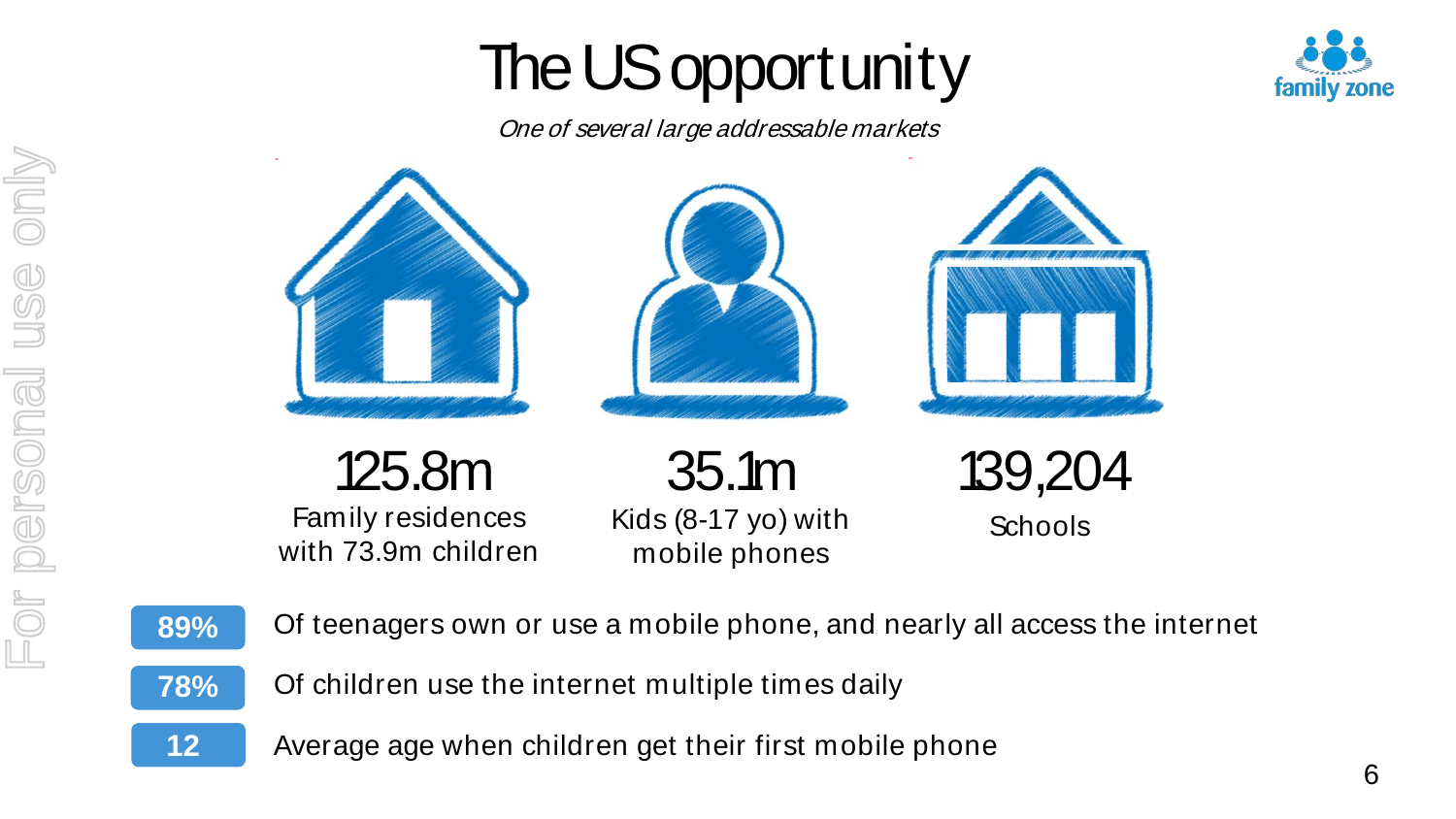## State of the market







- $\vee$  Need to be installed on each device  $\vee$  Need to be configured on each device  $\vee$  Software is avoidable / hackable
- $\vee$  Options either complex or simplistic

 $OT$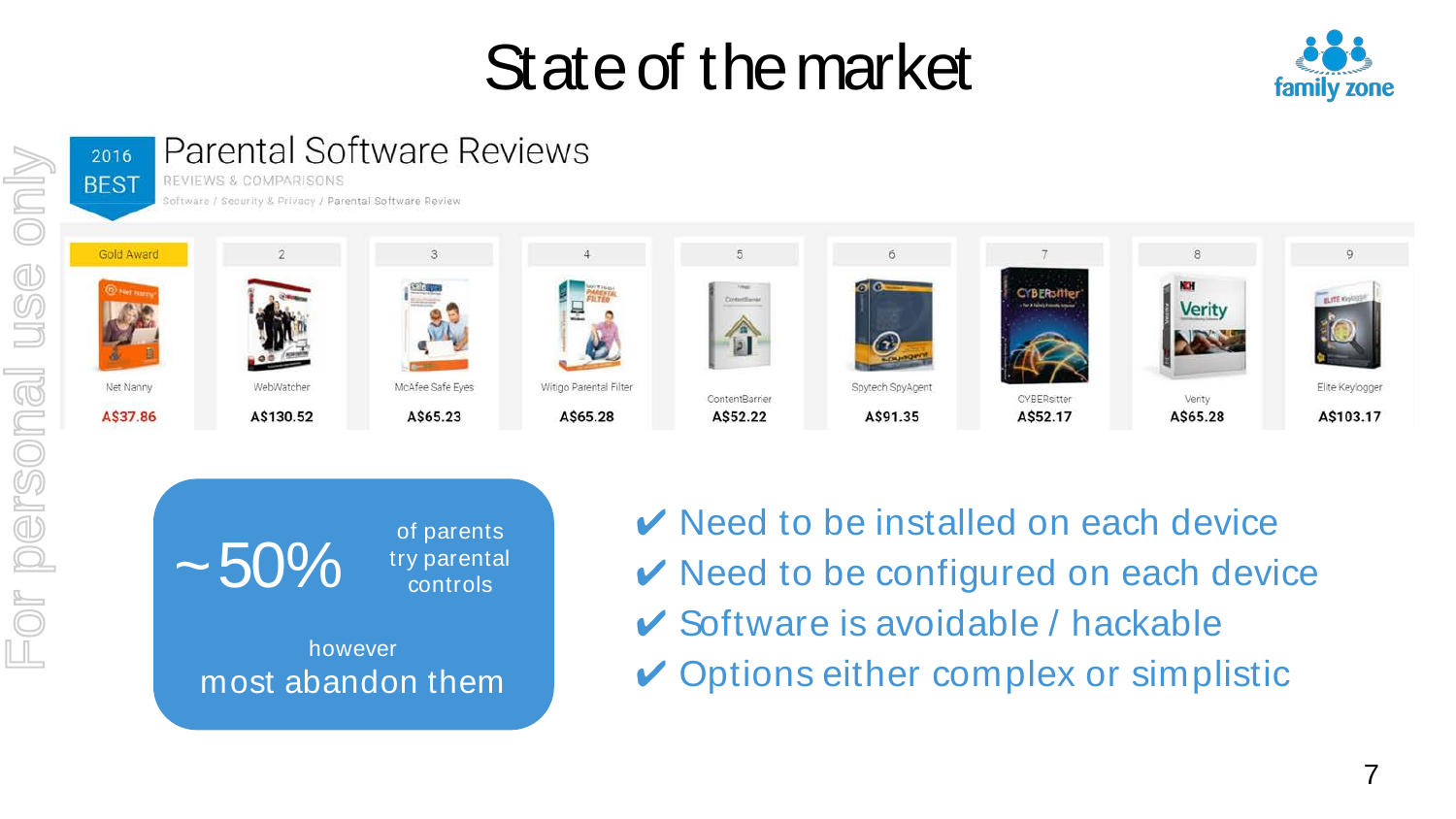## Fragmented & poorly served





- $\vee$  No dominant  $@$  home solution
- $\vee$  No solution works  $@$  school and home
- $\vee$  No solution works in carrier and @ home

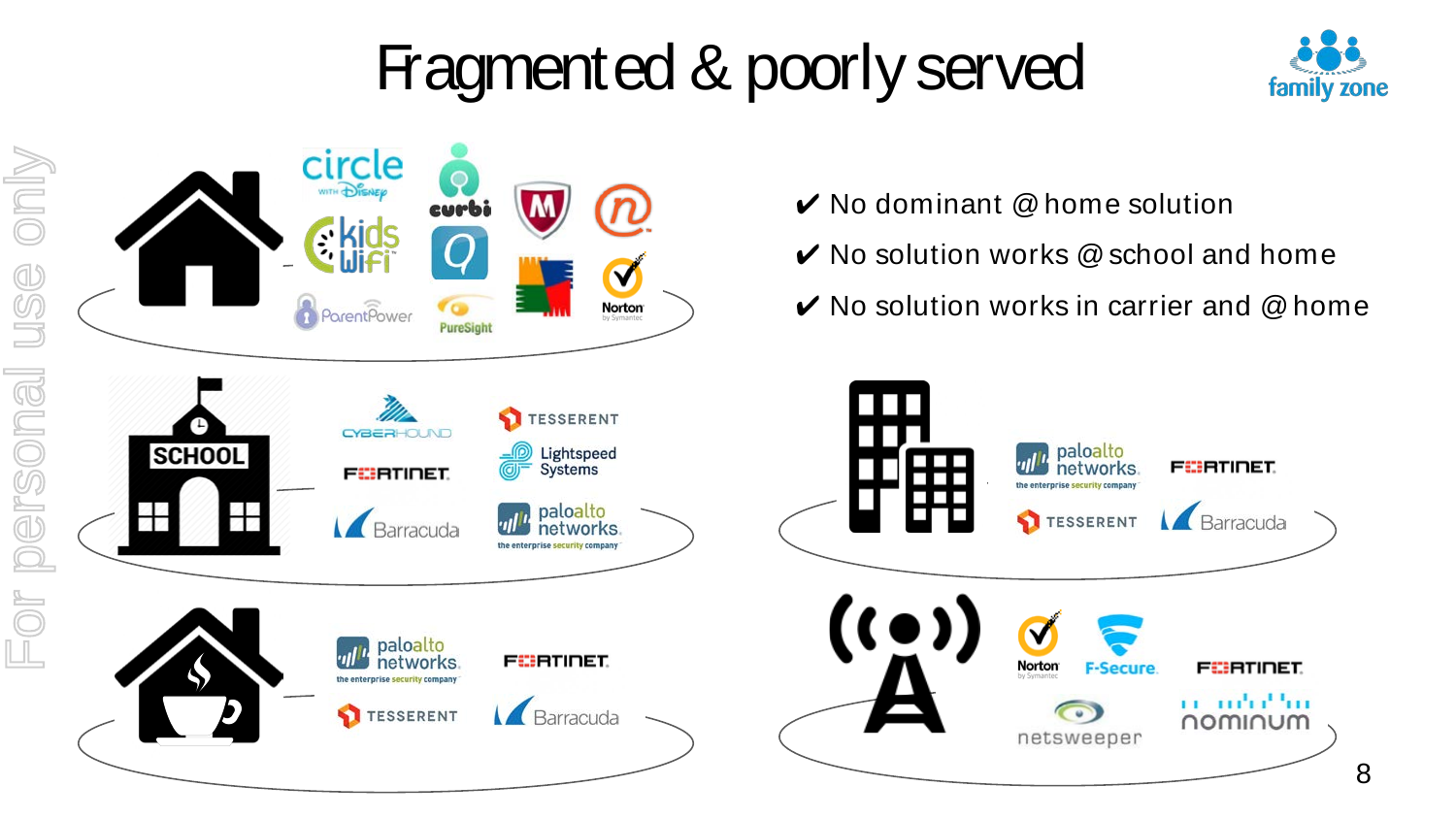## Family Zone's ecosystem



Supporting over 200,000 users & 235 schools



Available across all devices

Available at home, school, 3/4G and WiFi networks

World's only marketplace for Cyber Expert advice and support

Designed for Telco distribution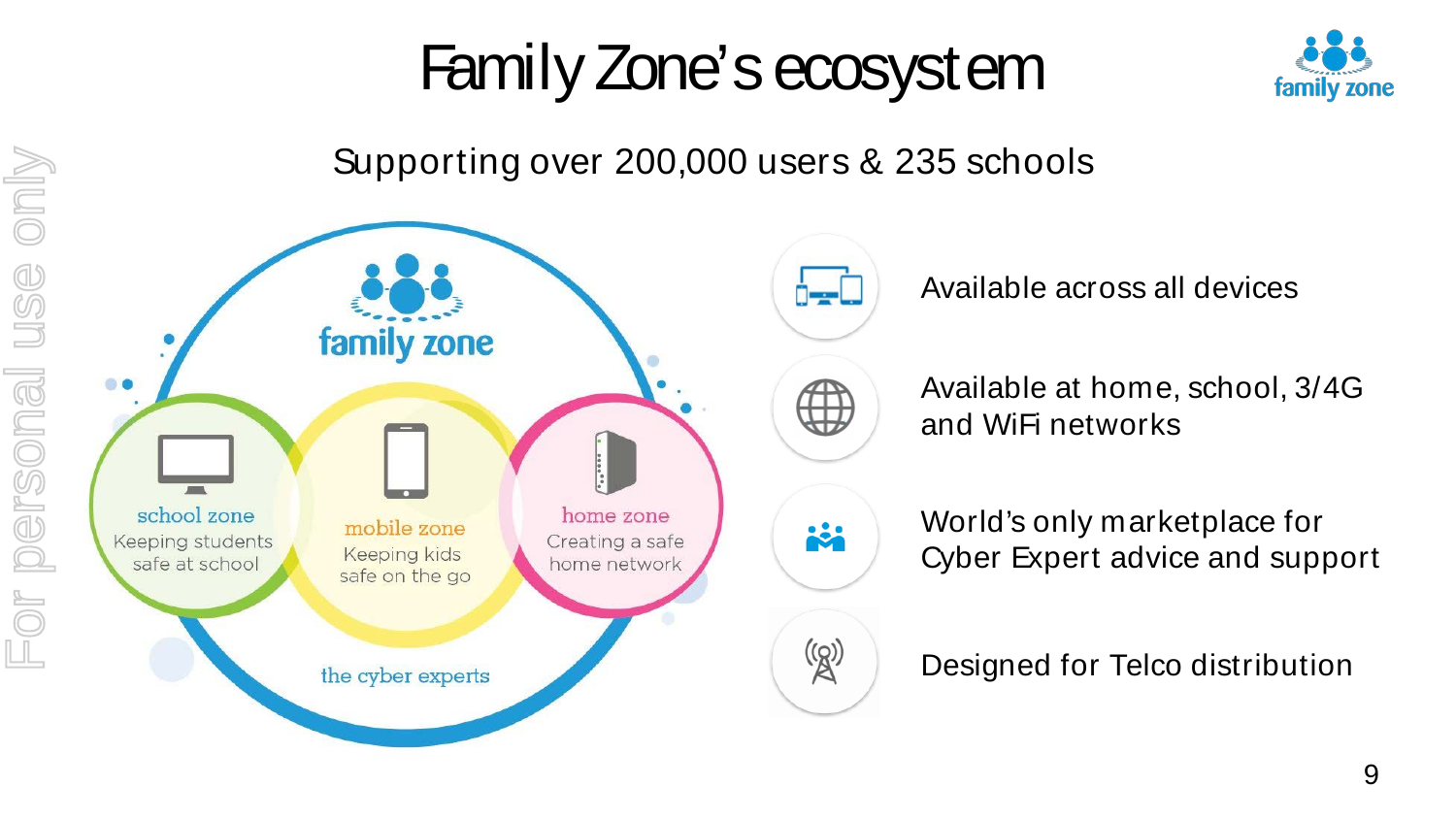### Embedded cyber experts













There is no doubt that protecting and regulating our kids' online activity is one of the major challenges of today.

As a practising child psychologist I am constantly dealing with the impacts of connected technology. From self esteem, to gambling and porn addictions. These are no longer rare experiences in our schools.

I've reached 10,000 parents in 2016. Parents are concerned and a movement is growing.

Along with establishing parental controls and regularly discussing cyber-safety with our kids, we also need tools that protect them when they're online.

-Dr Kristy Goodwin



We cannot keep up with the demand for cyber safety advice and education. Parents and schools are overwhelmed.

Pressures to provide technology are immense however we're all too frequently seeing the small and large scale effects of uncontrolled access.

- David Kohbler

- Jordan Foster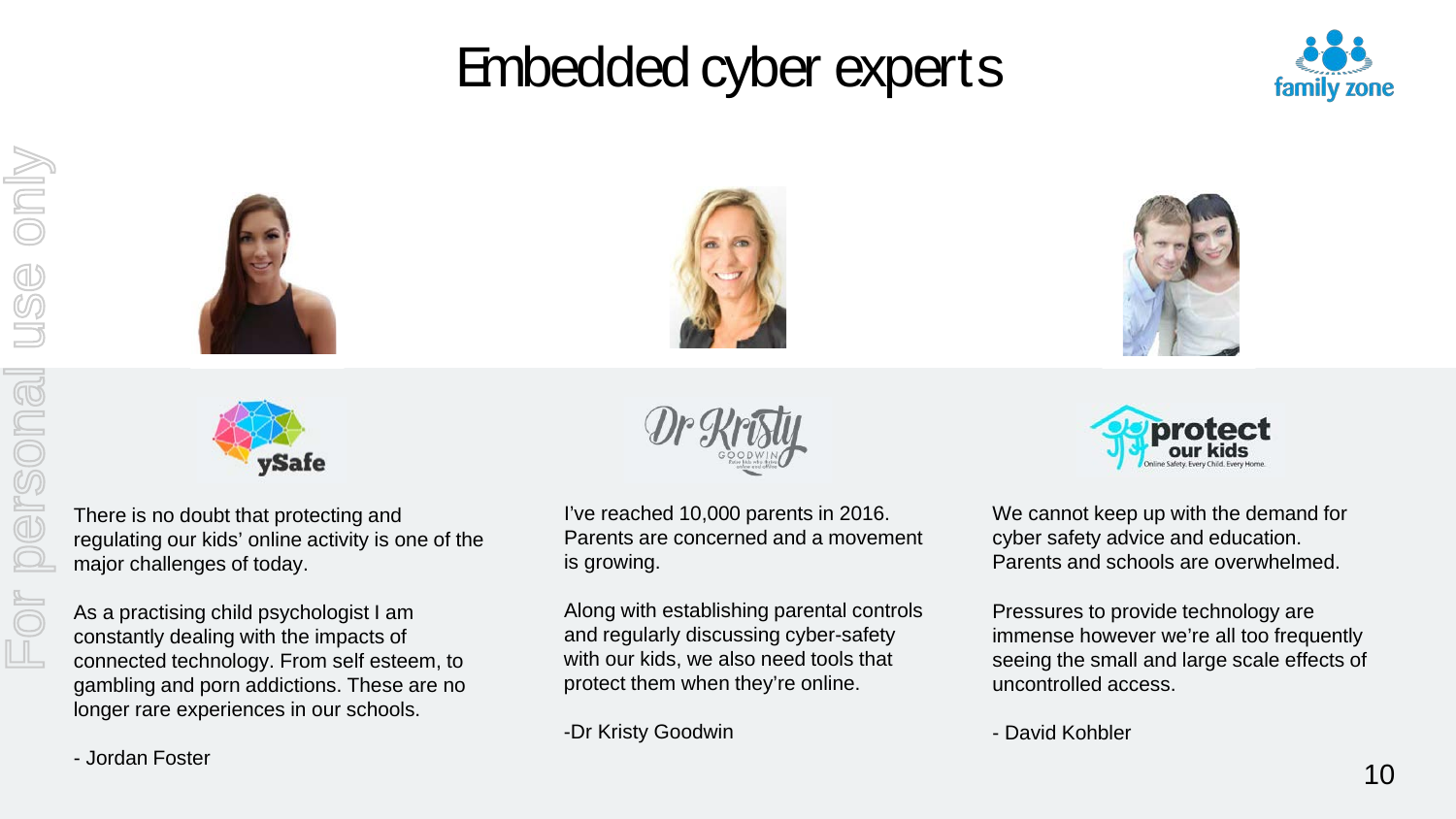## Diverse, scalable subscription revenue

family zone

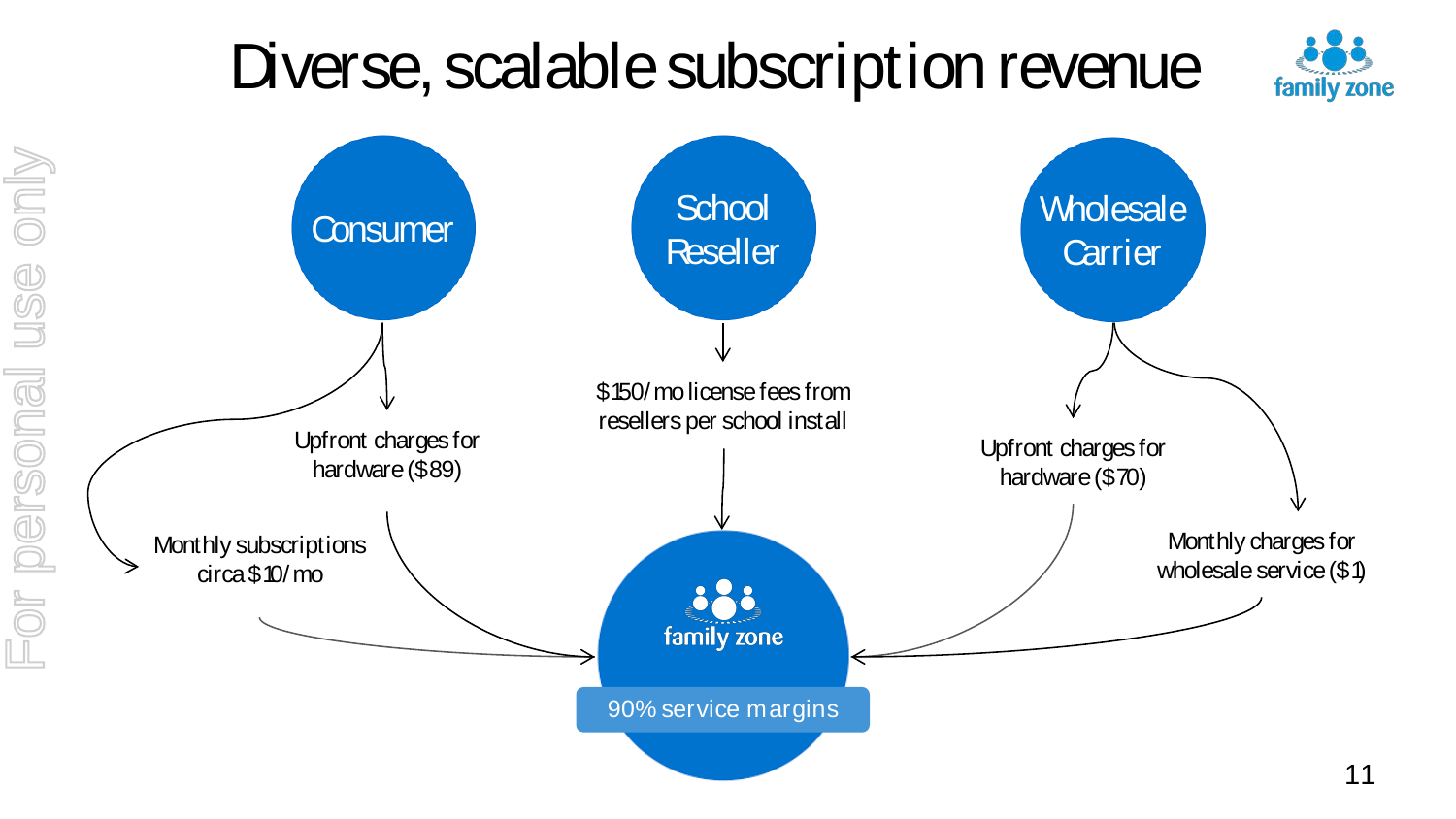# An increasingly robust business model



The release of Family Zone's minimum viable product, and the company's activities in the six months since listing, have justified our strategy and helped to hone our plans.

#### Fam ily Zone has proven...

 $\checkmark$  Consumers will pay for this service (at price points  $>$ \$10/mo)

 $\vee$  Paying customers are sticky (Less than 5% churn)

 $\blacktriangleright$  A huge market of schools (>100,000 in the US) will buy cyber safety solutions designed with education in mind, and will promote and mandate solutions that work

 $\vee$  Telcos will bundle/value add parental controls

 $\vee$  Support and direct costs of the model are negligible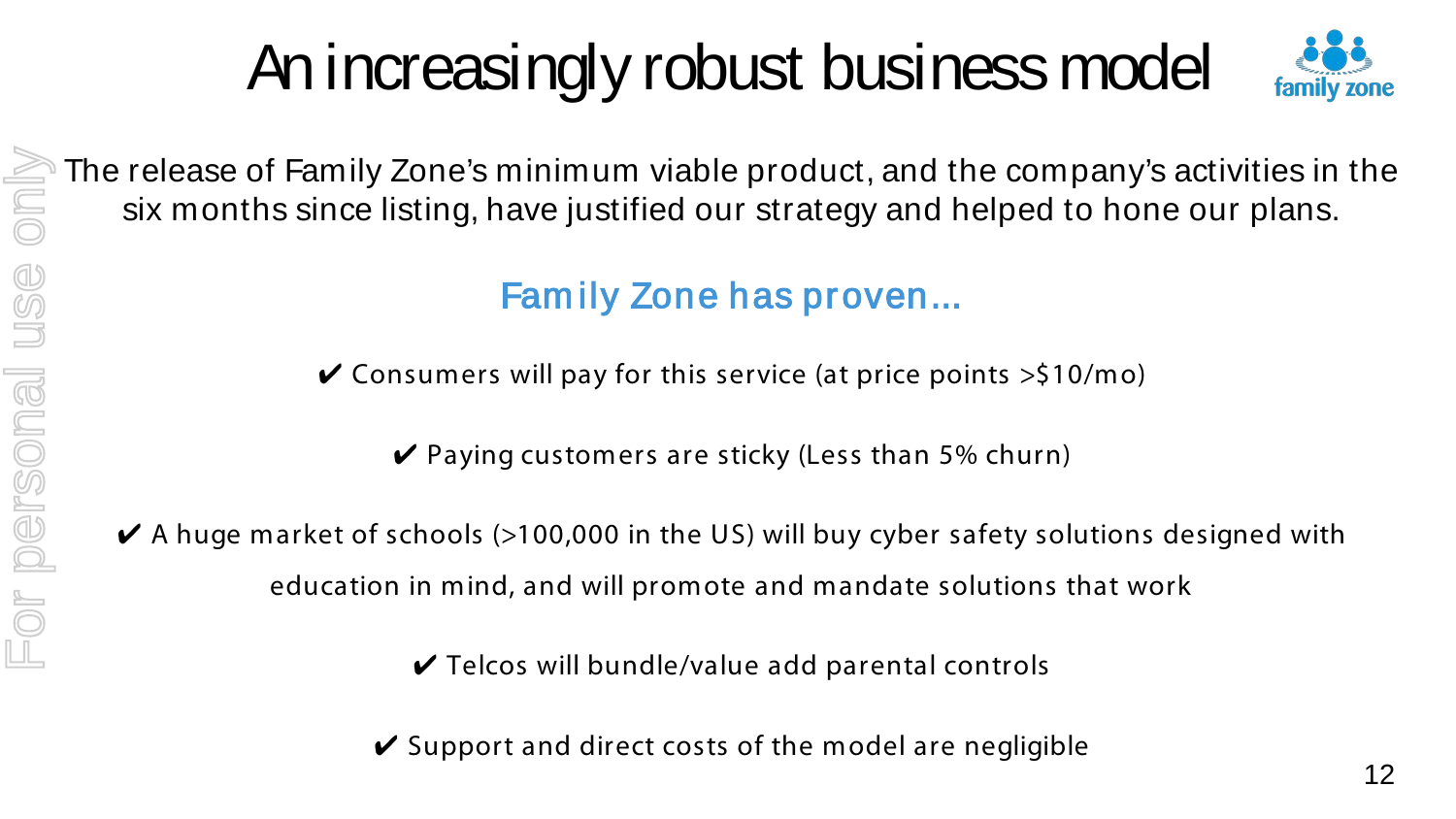## Achievements and catalysts



- $\vee$  Australian launch to consumers has yielded more than 5,000 zones, growing at  $\sim$ 400/wk
- $\checkmark$  Co-branded launch with PLDT, the Philippines' largest telco carrier (70 million subscribers)
	- $\vee$  Agreement signed for joint development and consumer trials with Telkomsel, Indonesia's largest telco carrier (160 million subscribers)
		- $\vee$  Integrated school and home platform launches February 2017
	- $\checkmark$  School solution installed in 180 Australian schools, 81 in the US and growing
- $\vee$  Partnership strategy implemented to address the large US market with multiple regional telcos, ISPs, access point providers and system integrators
	- ✔ Australian retail partnership launched with MVNO OVO Mobile: demonstrable success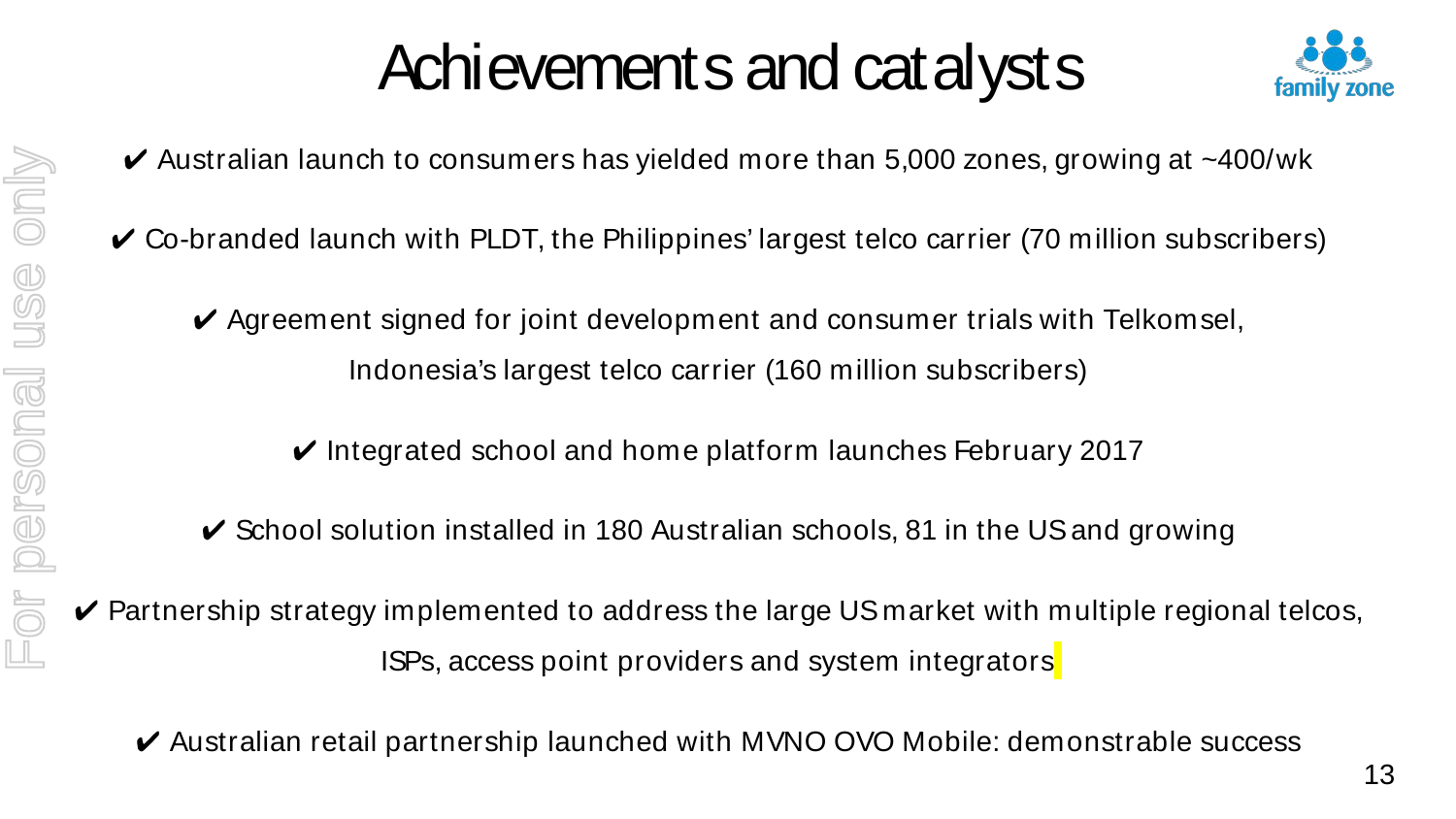# Ongoing tech development



#### Version 2 - launch planned for second quarter of 2017



With a focus on onboarding and customer experience, we will aim Version 2 at driving mass market uptake and to suit our telco partners' demands for absolute simplicity.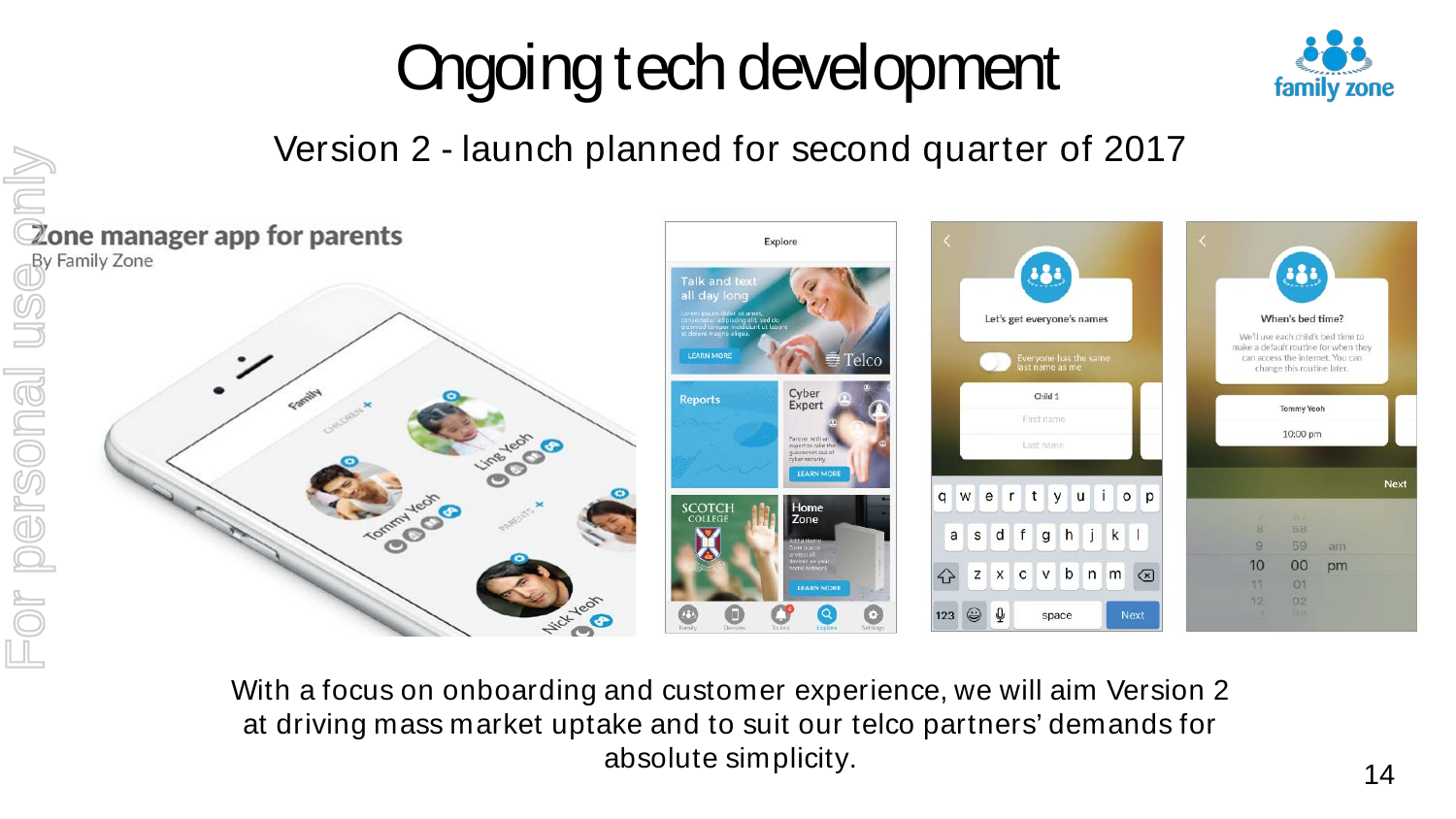## 2017 targets



 $\vee$  Implement Version 2 of the Family Zone platform

 $\vee$  Generate positive cash flow by building Australian consumer userbase to 35,000 zones and beyond

- ✔ Push hard into Australian and US schools, and leverage into households
- $\vee$  Launch with Telkomsel and multiple additional telco carriers and ISPs in Asia and Australia
	- ✔ US soft launch in 4QFY17 via schools, direct to consumer and through ISPs